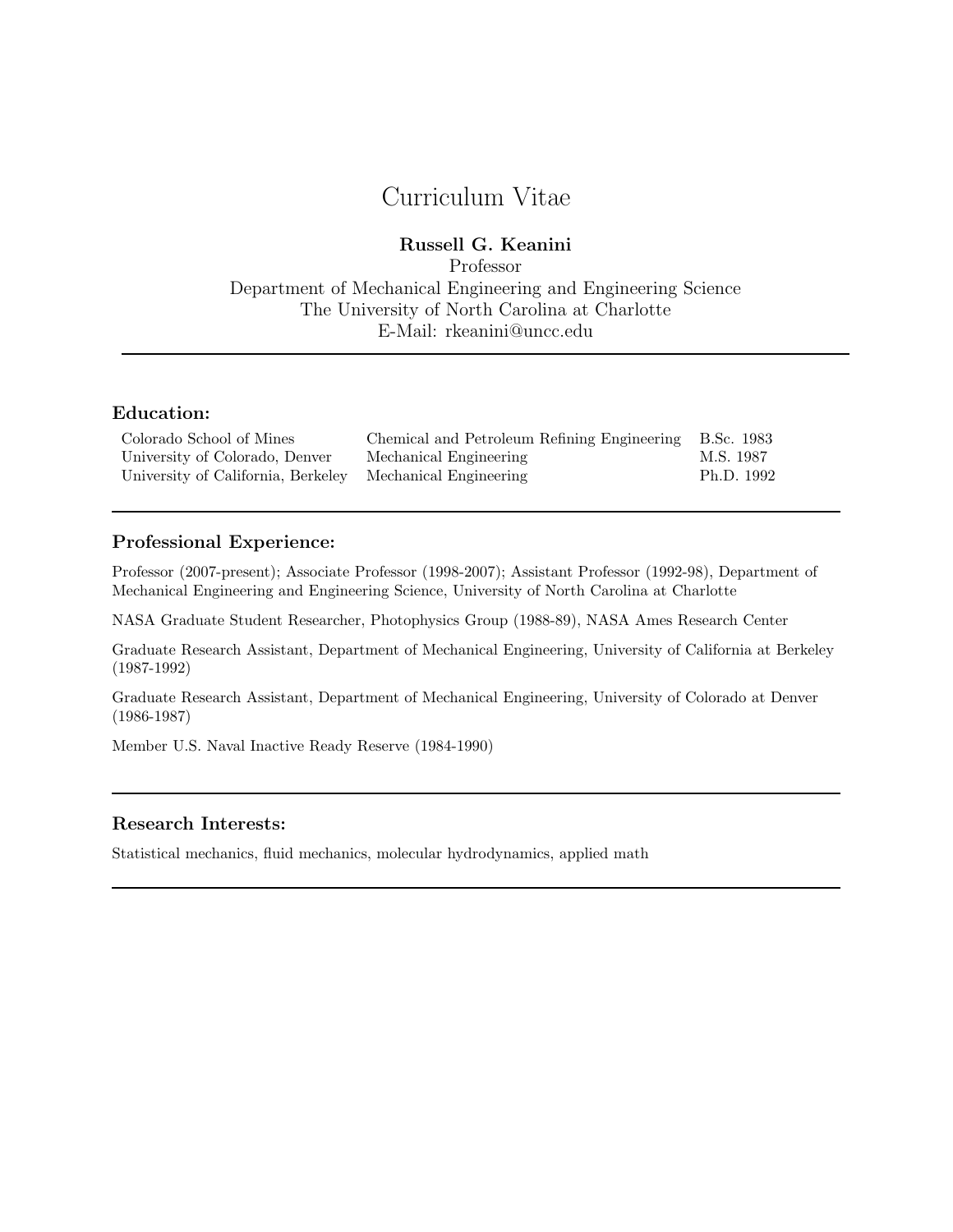## Journal Publications:

- Keanini, R. G., Tkacik, P. T., Fleischhauer, E., Shahinian, H., Sholar, J., Azimi, F. and Mullany, B. (2017) "Macroscopic liquid-state molecular hydrodynamics," Scientific Reports, 7, 41658.
- Eppes, M. and Keanini, R.G. (2017) "Mechanical weathering and rock erosion by climate-dependent subcritical cracking," in press, Reviews of Geophysics.
- Mullany, B., Shahinian, H., Navare, J., Azimi, F., Fleischhauer, E., Tkacik, P. and Keanini, R. G. (2017) "The application of computational fluid dynamics to vibratory finishing processes," in press, CIRP Annals - Manufacturing Technology.
- Dahlberg, J., Tkacik, P. T., Mullany, B., Fleischhauer, E., Shahinian, H., Azimi, F., Navare, J., Owen, S., Bisel, T., Martin, T. and Keanini, R.G. (2017) "An analog macroscopic technique for studying molecular hydrodynamic processes in dense gasses and liquids," submitted J. of Visualized Experiments.
- Fleischhauer, E., Azimi, F., Tkacik, P., Keanini, R. and Mullany, B. (2016). "Application of particle image velocimetry (PIV) to vibrational finishing," Journal of Materials Processing Technology, 229, pp. 322-328.
- Keanini, R. G., Tkacik, P., Srivastava, N., Thorsett-Hill, K., and Tomsyck, J. (2014) "Millisecond-scale shock-train evolution in high pressure ratio rocket nozzles: schlieren imaging and qualitative analysis of shock-boundary layer interaction," Proc. Inst. Mech. Engrs. G, J. Aerospace Engrg., 228, pp. 1076-1082.
- Mullany, B., Mainuddin, M., Williams, W., and Keanini, R. G. (2013) "Experimental and analytical investigation into the effects of process vibrations on material removal rates during polishing," J. Applied Phys., 113, 224902.
- Kennedy, B., Weggel, D. C., and Keanini, R.G. (2013) "Experimental program and simplified nonlinear design expression for glass curtain walls with low-level blast resistance," Int. J. Computational Meths. and Experimental Measurements, 1, pp. 1-23.
- Srivastava, N., Tkacik, P., and Keanini, R. G. (2012) "Ascending rockets as self-propelled Brownian oscillators," Proc. Royal Society A, 468, pp. 3965-3994.
- Keanini, R. G. (2011) "Green's function-stochastic methods framework for probing nonlinear problems: Burgers' equation, nonlinear Shrodinger's equation, and hydrodynamic organization of near-molecularscale vorticity," Annals of Physics, 326, pp. 1002-1031.(Also, arXiv:1007.2125.)
- Keanini, R. G., Srivastava, N. Tkacik, P., Weggel, D. C., and Knight P. D. (2011) "Stochastic rocket dynamics under random nozzle side loads: Ornstein-Uhlenbeck boundary layer separation and its course grained connection to side loading and rocket response," Annalen der Physik, 523, pp. 459-487.
- Srivastava, N., Tkacik, P. and Keanini, R. G. (2010) "On the influence of nozzle random side loads on launch vehicle dynamics," J. Applied Physics, 108, pp. 044911-044919.
- Tkacik, P. , Keanini, R. G., Srivastava, N. and Tkacik, M. P. (2011) "Color Schlieren imaging of high pressure rocket nozzle flow using a simple, low cost test apparatus," J. of Visualization, 14, pp. 11-14.
- Keanini, R.G. (2007) "Random Walk Methods for Scalar Transport Problems Subject to Dirichlet, Neumann, and Mixed Boundary Conditions," Proc. Royal Soc. A: Math., Phys., and Engrg., 453, pp. 435-460.
- Keanini, R. G. and Brown, A. (2007) "Scale Analysis and Experimental Investigation of Compressible Turbulent Boundary Layer Separation in Nozzles," Euro. J. Mech. B - Fluids, 26, pp. 494-510.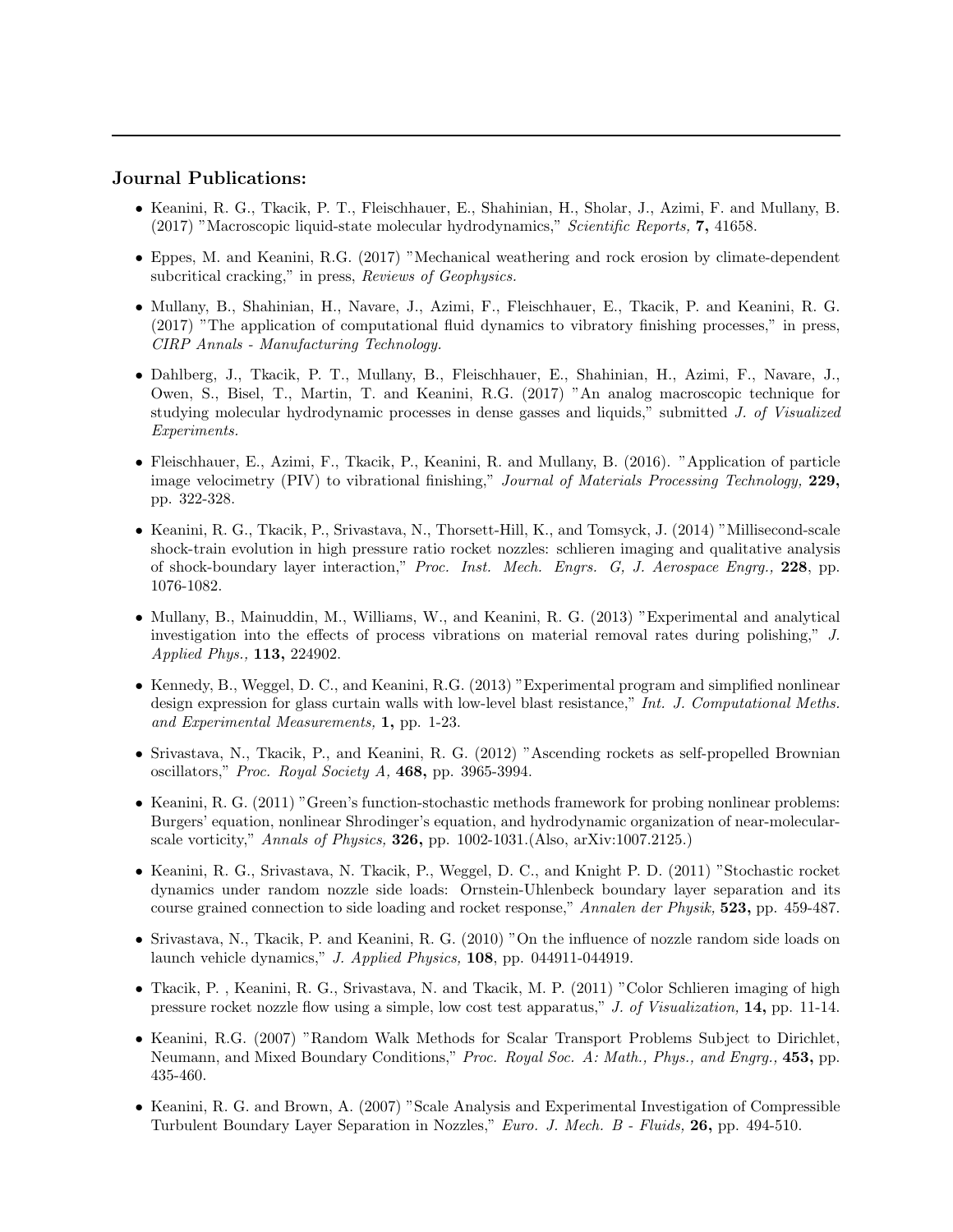- Keanini, R.G., Thompson, J., and Gona, K. (2007) "Linear and Nonlinear Waves on Fiber Coating Entrance Menisci," Far East J. Appl. Math, 28, pp.173-182.
- Keanini, R.G., Watkins, G., Koike, M., and Okabe, T. (2007) "Theoretical study of alpha case formation during titanium casting," Metallurgical and Materials Transactions B, 38, pp. 729-732.
- Keanini, R.G., Watanabe, K. and Okabe, T. (2005) "Theoretical Model of the Two-Chamber Pressure Casting Process," Metallurgical and Materials Transactions B, 36, pp. 283-292.
- Ling, X., Keanini, R.G. and Cherukuri, H.P. (2005) "An Implicitly Regularized Noniterative Finite Element Method for Parabolic Inverse Heat Conduction Problems," Computational Mechanics, 36, pp. 117-128.
- Ling, X., Keanini, R.G., Cherukuri, H.P. and Smelser, R. (2004) "An Inverse Method for Estimating Surface heat Fluxes with Application to a Quenching Problem," AIP Conference Proceedings, 712, pp. 1191-1196.
- Lawton, K.M., Patterson, S. and Keanini, R.G. (2003) "Direct Contact Packed Bed Thermal Gradient Attenuators: Theoretical Analysis and Experimental Observations," Rev. Scientific Instruments, 74, pp. 2886-2893.
- Ling, X., Keanini, R.G. and Cherukuri, H.P. (2003) "A Noniterative Finite Element Method for Inverse Heat Conduction Problems," Int. J. Numerical Methods in Engrg., 56, pp. 1315-1334.
- Okabe, T., Elvebak, B., Carrasco, L., Ferracane, J.L., Keanini, R.G. and Nakajima, H. (2003) "Mercury Release from Dental Amalgams into Continuously Replenished Liquids," Dental Materials, 19, pp. 38- 45.
- Phan, S., Hocken, R.J., Smith,, S.T., and Keanini, R.G. (2002) "Simultaneous Measurement of Spatially Separated Forces Using a Dual-Cantilever Resonance-Based Touch Sensor," Rev. Sci. Instrum., 73, 318-322.
- Lawton, K.M., Patterson, S., and Keanini, R.G. (2001) "Precision Temperature Control of High-Throughput Fluid Flows: Experimental and Theoretical Analysis," J. of Heat Transfer, 123, 796-802.
- Keanini, R.G., Ferracane, J., and Okabe, T. (2001) "Theoretical Models of Mercury Dissolution from Dental Amalgams in Neutral and Acidic Flows," *Metallurgical and Materials Transactions B*, 32B, 409-416.
- Keanini, R. G. (2000) "Structure and Particle Transport in Second-Order Stokes Flow," Phys Rev. E, 61, 6606-6620.
- Keanini, R.G., Phan, S., Smith, S.T., and Hocken, R.J. (2000) "Resonance-based Pressure Measurement and Anemometry for High Temperature Flows: Design Principles and Preliminary Results," Int. Comms. Heat Mass Transfer, 27, 273-284.
- Schweikert, R.J. and Keanini, R.G. (1999) "Finite Element and Order of Magnitude Analysis of Cryosurgery in the Lung," Int. Comms. Heat and Mass Transfer, 26, 1-12.
- Keanini, R.G. (1999) "An Implicit Method for Reconstructing Dynamic Three-dimensional Phase Boundaries Under Low Peclet Number Conditions," Int. J. Heat and Mass Transfer, 42, 1863-1884.
- Keanini, R.G. (1998) "Inverse Estimation of Surface Heat Flux Distributions During High Speed Rolling Using Remote Thermal Measurements," Int. J. Heat and Mass Transfer,41, pp. 275-285.
- Johnson, R.E. and Keanini, R.G. (1998) "An Asymptotic Model of Work Roll Heat Transfer in Strip Rolling," Int. J. Heat and Mass Transfer, 41, pp. 871-879.
- Keanini, R.G. (1997) "Review: Reconstruction and Control of Phase Boundaries during Fusion Welding," Trends in Heat, Mass & Momentum Transfer, 3, pp. 139-145.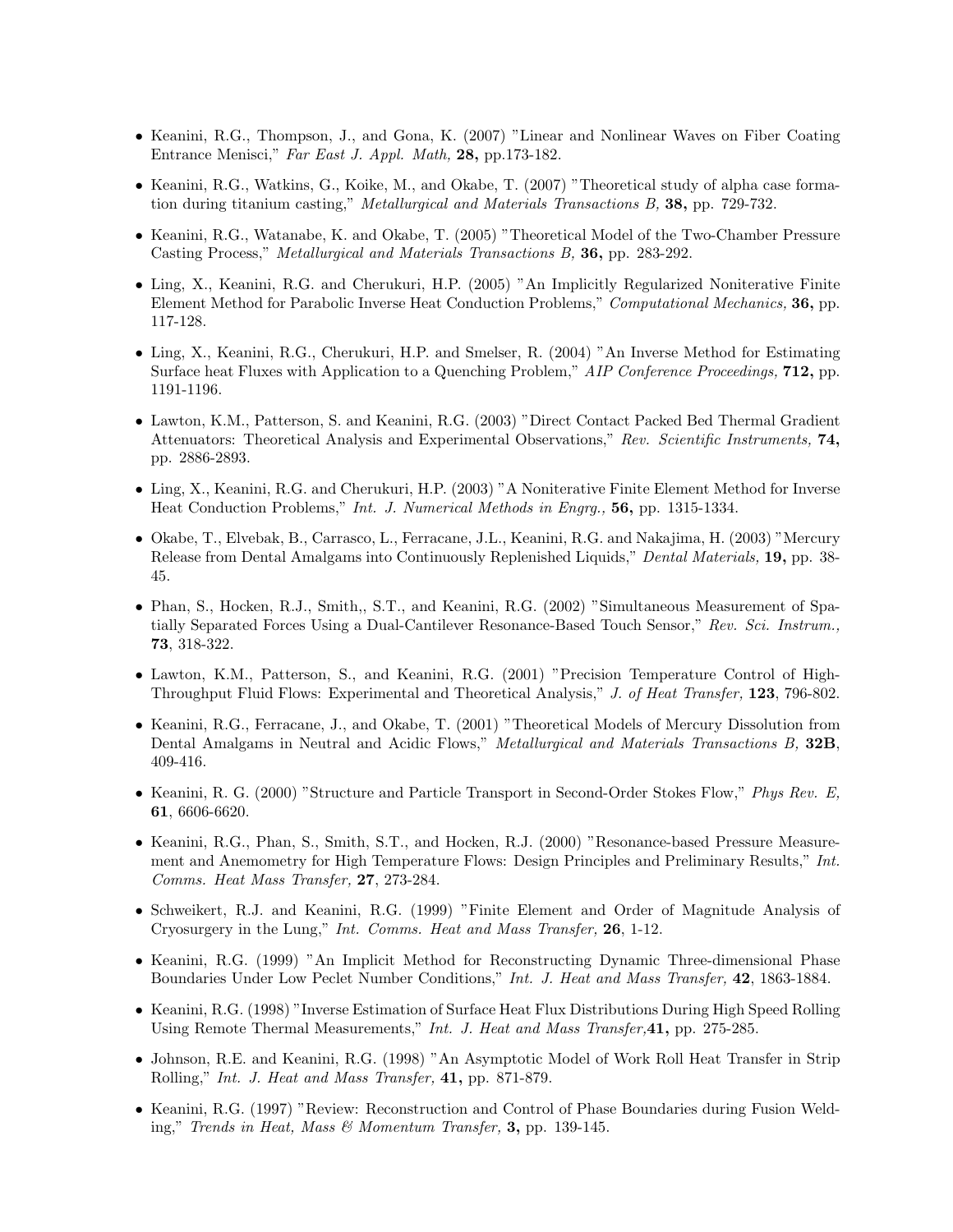- Keanini, R.G. and Desai, N.N. (1996) "Inverse Finite Element Reduced Mesh Method for Predicting Multi-dimensional Phase Change Boundaries and Nonlinear Solid Phase Heat Transfer," Int. J. Heat and Mass Transfer, 39, pp. 1039-1051.
- Keanini, R.G. and Desai, N.N. (1996) "Inverse-based Reconstruction of Internal Solid-liquid Phase Boundaries and Associated Solid Phase Temperature Fields," Inverse Problems in Engrg., 3, pp. 93- 114.
- Keanini, R.G. and Allgood, C.A. (1996) "Measurement of Time Varying Surface Temperature Fields Using High Frame Rate Visible Imaging CCD Cameras," Int. Comm. Heat and Mass Transfer, 23, pp. 305-314.
- Keanini, R.G. (1995) "Electron Collisionless Layers near Evaporating Plasma-heated Anodes," Phys. Rev. E, 52, pp. 4572-4575.
- Keanini, R.G., Roer, R.D. and Dillaman, R.M. (1995) "A Theoretical Model of Circulatory Interstitial Fluid Flow and Species Transport within Cortical Bone," J. Biomechanics, 28, pp. 901-914.
- Keanini, R.G. (1994) "Thermocapillary, Buoyancy and Shear-driven Flow within Annular Fluid Collars," Int. J. Heat and Mass Transfer, 37, pp. 1579-1591.
- Keanini, R.G. and Rubinsky, B. (1994) "An Inverse Finite Element Minimization -Based Method for Solution of Multi-Dimensional Material- and Phase Boundary Shapes," Int. J. Num. Meths. Engry., 37, pp. 1125-1140.
- Keanini, R.G. and Rubinsky, B. (1993) "Three-dimensional Simulation of the Plasma Arc Welding Process," Int. J. Heat and Mass Transfer, 36, pp. 3283-3298.
- Keanini, R.G. (1993) "Simulation of Weld Pool Flow and Capillary Interface Shapes Associated with Plasma Arc Welding," Finite Elements in Analysis and Design, 15, pp. 83-92.
- Keanini, R.G. and Rubinsky, B. (1992) "Optimization of Multi-Probe Cryosurgery," J. Heat Transfer, 114, pp.796-801.
- Keanini, R.G. and Rubinsky, B. (1990) "Plasma Arc Welding Under Normal and Zero Gravity," Welding J.,  $69$ , no. 6, pp. 41-50.
- Ortega, J.K.E., Zehr, E. G. and Keanini, R. G. (1989) "In Vivo Creep and Stress Relaxation Experiments to Determine the Wall Extensibility and Yield Threshhold for the Sporangiophores of Phycomyces," Biophysical J., 56, pp.465-475.
- Ortega, J.K.E., Manica, K.J. and Keanini, R.G. (1988) "Phycomyces: Turgor Pressure Behavior During the Light and Avoidance Growth Responses," Photochemistry and Photobiology, 48, pp.697-703.
- Ortega, J.K.E., Keanini, R.G. and Manica, K.J. (1988) "Pressure Probe Technique to Study Transpiration in Phycomyces Sporangiophores," Plant Physiology, 87, pp.11-14.

## Book Chapter

• Keanini, R.G., Nortey, T.D., Thorsett-Hill, K., Srivastava, N., Hellman, S., Tkacik, P.T. and Knight, P.D. (2011) "Shock-Induced Turbulent Boundary Layer Separation in Overexpanded Rocket Nozzles: Physics, Models, Random Side Loads, and the Diffusive Character of Stochastic Rocket Ascent," in Mass Transfer - Advanced Aspects, ISBN 978-953-307-636-2. InTech Open Access Publishers.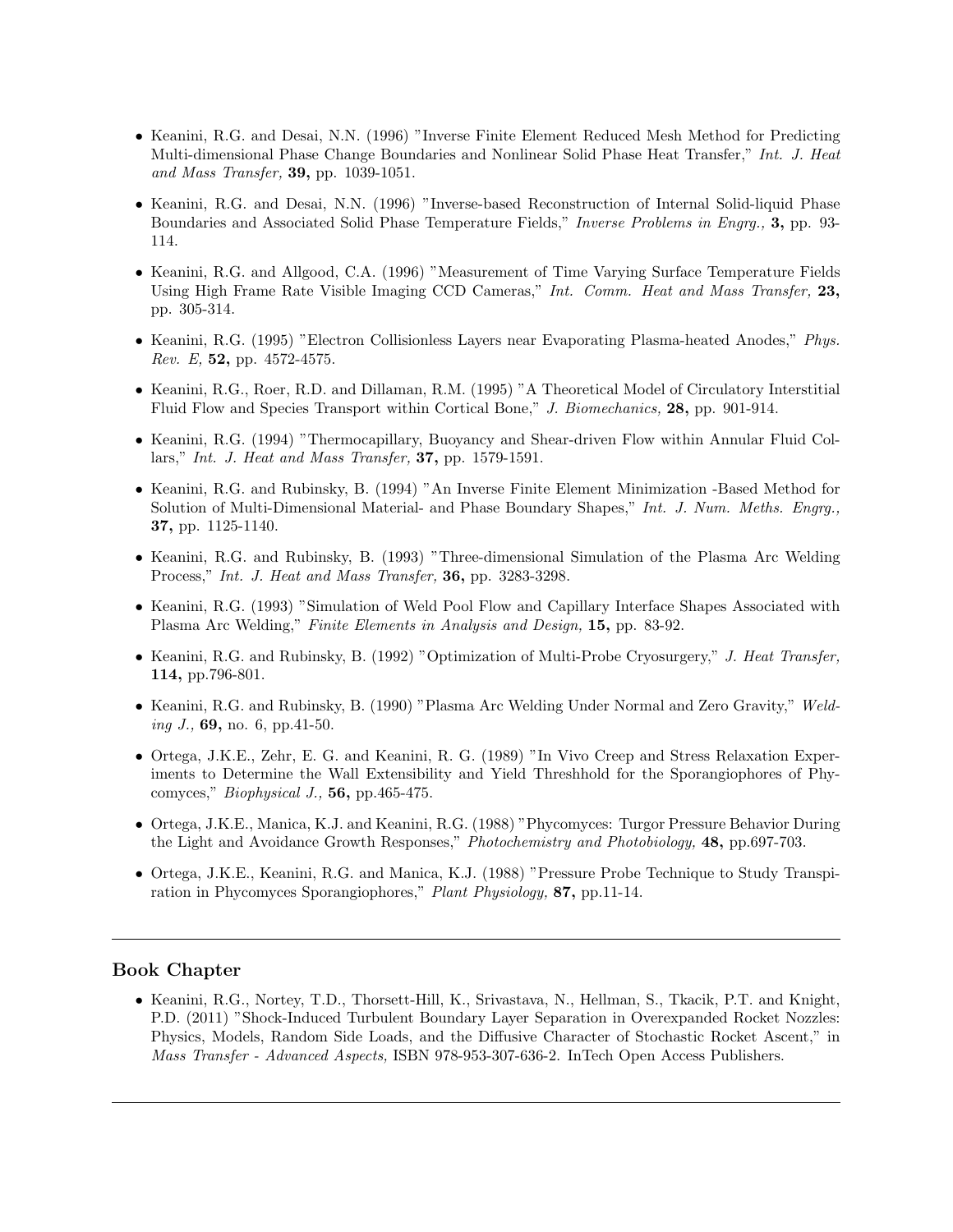## Patent

Apparatus and Method for Creating Dry Underwater Welds, 1999, U.S. Patent No. 5,981,896. (Keanini, Newman, Lowery and Fredericks).

#### Refereed Conference Proceedings, Poster Presentations, and Abstracts

- Eppes, M.C., Keanini, R. and Hancock, G.S. (2016) "Subcritical crack growth and mechanical weathering: a new consideration of how moisture influences rock erosion rates," European Geosciences Union (EGU) General Assembly Conference Abstracts 18, 10760.
- Keanini, R. and Eppes, M.C. (2016)"Extending non-fatigue Mode I subcritical crack growth data to subcritical fatigue crack growth: Demonstration of the equivalence of the Charles' law and Paris law exponents," European Geosciences Union (EGU) General Assembly Conference Abstracts 18, 11136.
- Eppes, M.C., Magi, B.I. and Keanini, R. (2015) "Real-time observations of rock cracking and weather provide insights into thermal stress-related processes of mechanical weathering," American Geophysical Union (AGU) Fall Meeting Abstracts.
- Mainuddin, M., Keanini, R., and Mullany, B. (2015) "Utilizing small external vibrational sources to increase polishing material removal rates." In ASME 2015 International Manufacturing Science and Engineering Conference, pp. V001T02A002-V001T02A002, American Society of Mechanical Engineers.
- Azimi, F., Fleischhauer, E., Tkacik, P., Keanini, R. and Mullany, B., (2015) "Correlations between media-workpiece contact modes occuring during vibrational finishing and the resulting workpiece topography," presented 15th International Conference on Metrology and Properties of Engineering Surfaces, Charlotte, USA.
- Case, J., Young, M., Keanini, R. and Trammell, S. (2014). "Using LED sources to selectively heat blood for enhanced mid-IR imaging of vascular structures," In Biomedical Optics (pp. BS5A-1). Optical Society of America.
- Ling, X., Cherukuri, H.P. and Keanini, R.G. (2002) "A New Method for the Estimation of Heat Transfer Coefficients in Quenching Problems," 14th US National Congress of Theoretical and Applied Mechanics Proceedings, p. 551.
- Brown, A., Keanini, R., Ruf, J., Reed, D. and D'Agostino, M. (2002) "Characterization of Side Load Phenomena using Measurement of Fluid/Structure Interaction," presented at the 38th Joint Propulsion Conference, AIAA Paper 2002-3999.
- Phan, S., Hocken, R., Smith, S. and Keanini, R.G. (1999) "Resonance-based Force Measurement: Prelude to High-Resolution Anemometry for Liquid Metal Flows," Proc. ASME Heat Transfer Division - 1999 Vol. 4, HTD Vol. 364-4, pp. 3-14.
- Keanini, R.G. (1999) "Particle Transport in Quasistatic Stokes Flow," Proc. ASME Fluids Engineering Division - 1999, FED Vol. 250, pp. 75-80.
- Johnson, R.E. and Keanini, R.G. (1997) "An Asymptotic Multiple-Time-Scale Model of Work Roll Heat Transfer," in Manufacturing and Materials Processing, ASME Proceedings of the 32nd National Heat Transfer Conference, vol. 9, HTD V. 347, pp. 163-169.
- Keanini, R.G. (1997) "Implicit Reconstruction of Dynamic Three-Dimensional Phase Boundaries," in Inverse Problems in Heat Transfer and Fluid Flow, ASME Proceedings of the 32nd National Heat Transfer Conference, Vol. 2, HTD V. 340, pp. 59-68.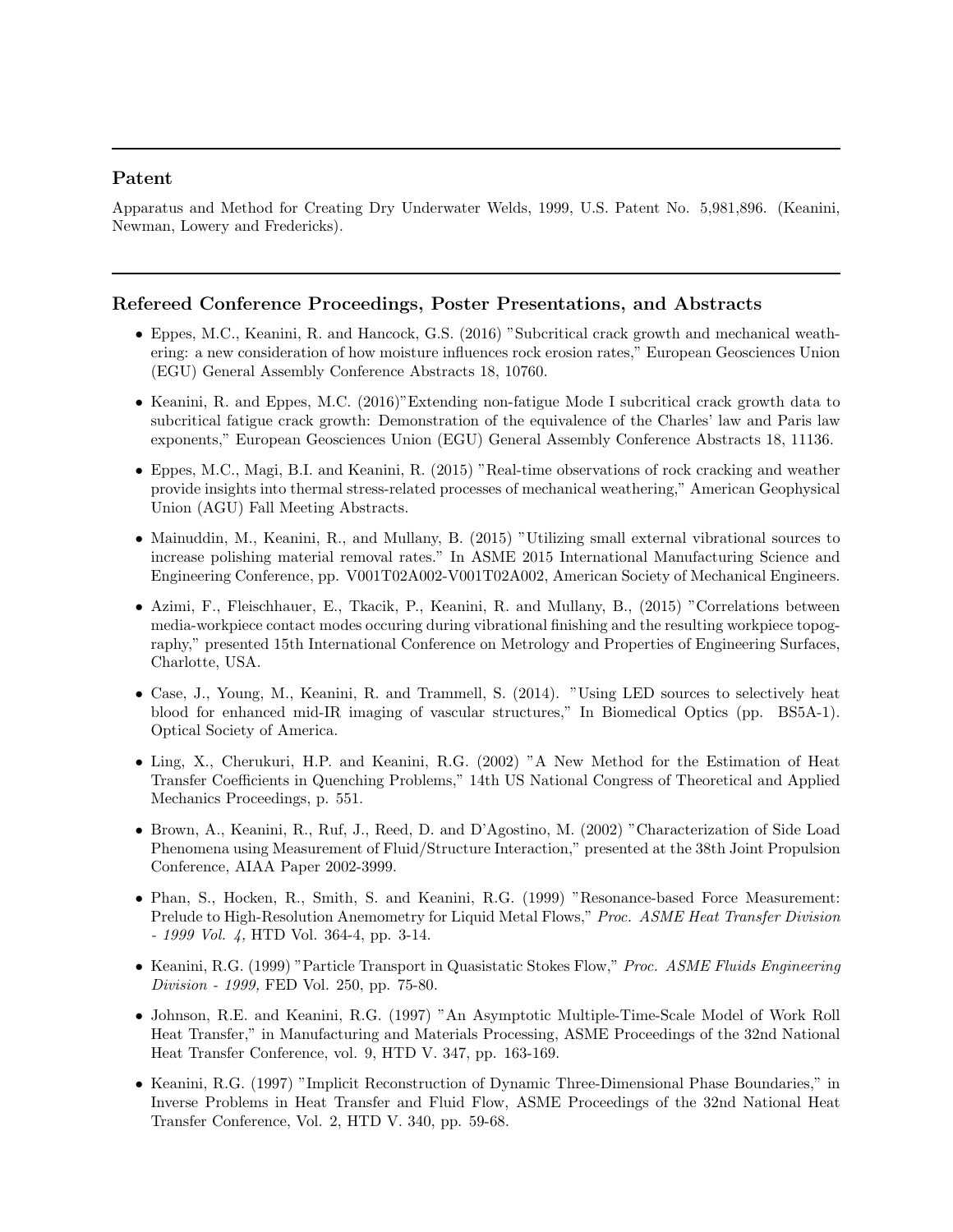- Saxon, G. B, Kim, R., and Keanini, R.G. (1997) "A Two-Dimensional Model of the Catawba Nuclear Station Service Water Pond During a Hypothetical Accident," in Inverse Problems in Heat Transfer and Fluid Flow, ASME Proceedings of the 32nd National Heat Transfer Conference, Vol. 2, HTD V. 340, pp. 127-133.
- Keanini, R.G. (1996) "Inverse Method for Estimating Surface Heat Flux Distributions during High Speed Rolling," Proc. 1996 Int. Mech. Engrg. Conf. & Expo., ASME MED vol. 4, pp. 339-344.
- Keanini, R.G. and Allgood, C.A. (1996) Measurement of Time Varying Surface Temperature Fields Using Visible Imaging CCD Cameras," Proc. 1996 Int. Mech. Engrg. Conf. & Expo., ASME HTD vol. 332, pp. 239-243.
- Keanini, R.G. and Daily, J.W. (1996) "Chaotic Dynamics Underlying the Acoustically-Convectively Coupled Ramjet Instability," Developments in Theoretical and Applied Mechanics. Proc. 18th Southeastern Conf. Theoretical and Applied Mechanics, pp. 522-535.
- Desai, N.N., Patterson, S., Estrada, H. and Keanini, R.G. (1995) "A Numerical Study of the Effects of Substrate Roughness, Evaporation Rate and Solute Concentration on Coat Smoothness during Spin Coating," in Numerical Methods in Thermal Problems 1995, ed. R. W. Lewis and P. Durbetaki, Pineridge Press, Swansea, U.K., pp. 1136-1146.
- Keanini, R.G. (1995) "Feasibility of Photothermal Deflection Velocimetry in Low-Density Hypersonic Flow," Proc. Fifteenth Canadian Cong. Appl. Mech., pp. 500-501.
- Keanini, R.G. (1995) "Kinetic Analysis of the Electron Knudsen Layer and Plasma Sheath Adjacent Evaporating Plasma Heated Anodes," Proc. Fifteenth Canadian Cong. Appl. Mech., pp. 432-433.
- Keanini, R.G. (1994) "Theoretical Model of Fluid Flow and Species Transport in Porous Cortical Bone," Bull. Amer. Phys. Soc., 39, p. 1933 (abs).
- Desai, N.N. and Keanini, R.G. (1994) "Planarization of a Spin-Coated Substrate," Bull. Amer. Phys. Soc., 39, p. 1964 (abs).
- Keanini, R.G. (1994) "Perturbation Solution for Stress-Induced Fluid Flow within Anisotropic Nonhomogeneous Osteons," Proc. 16th Int. Conf. IEEE Engrg. in Medicine and Biology Soc., pp. 293-294.
- Keanini, R.G. (1994) "The Effect of Anisotropic Permeability on Fluid Flow and Species Transport within Cortical Bone," Proc. 16th Int. Conf. IEEE Engrg. in Medicine and Biology Soc., pp.1148-1149.
- Keanini, R.G. (1994) "Cortical Bone Fluid Flow and Species Transport Induced by an Array of Blood Vessels," Proc. 16th Int. Conf. IEEE Engrg. in Medicine and Biology Soc., pp. 1146-1147.
- Keanini, R.G. (1993) "Effect of Micro-architecture on Flow and Species Transport in Cortical Bone, Bull. Amer. Phys. Soc., 38, p. 2294 (abs).
- Keanini, R.G. (1992) "Perturbation Model of Capillary Surface Shape and Thermocapillary Driven Flow within a Hanging Drop," Bull. Amer. Phys. Soc., 37, p. 1745 (abs).
- Keanini, R.G. and Rubinsky, B. (1990) "Keyhole and Weld Shapes for Plasma Arc Welding Under Normal and Zero Gravity," in Heat Transfer in Space Systems, ASME HTD-Vol. 135.
- Keanini, R.G. Yu, K. and Daily, J.W. (1989) "Evidence of a Strange Attractor in Ramjet Combustion," AIAA paper 89-0624.
- Yu, K. Trouve, A., Keanini, R.G., Bauwens, L. and Daily, J.W. (1989) "Low frequency Pressure Oscillations in a Model Ramjet Combustor - The Nature of Frequency Selection," AIAA paper 89- 0623.
- Ortega, JKE, EG Zehr and RG Keanini (1989) In vivo creep experiments to study extensibility and yield threshold of the cell wall. Fifth Cell Wall Meeting (Edinburgh, UK). Book of Abstracts and Program: 2 (abstract).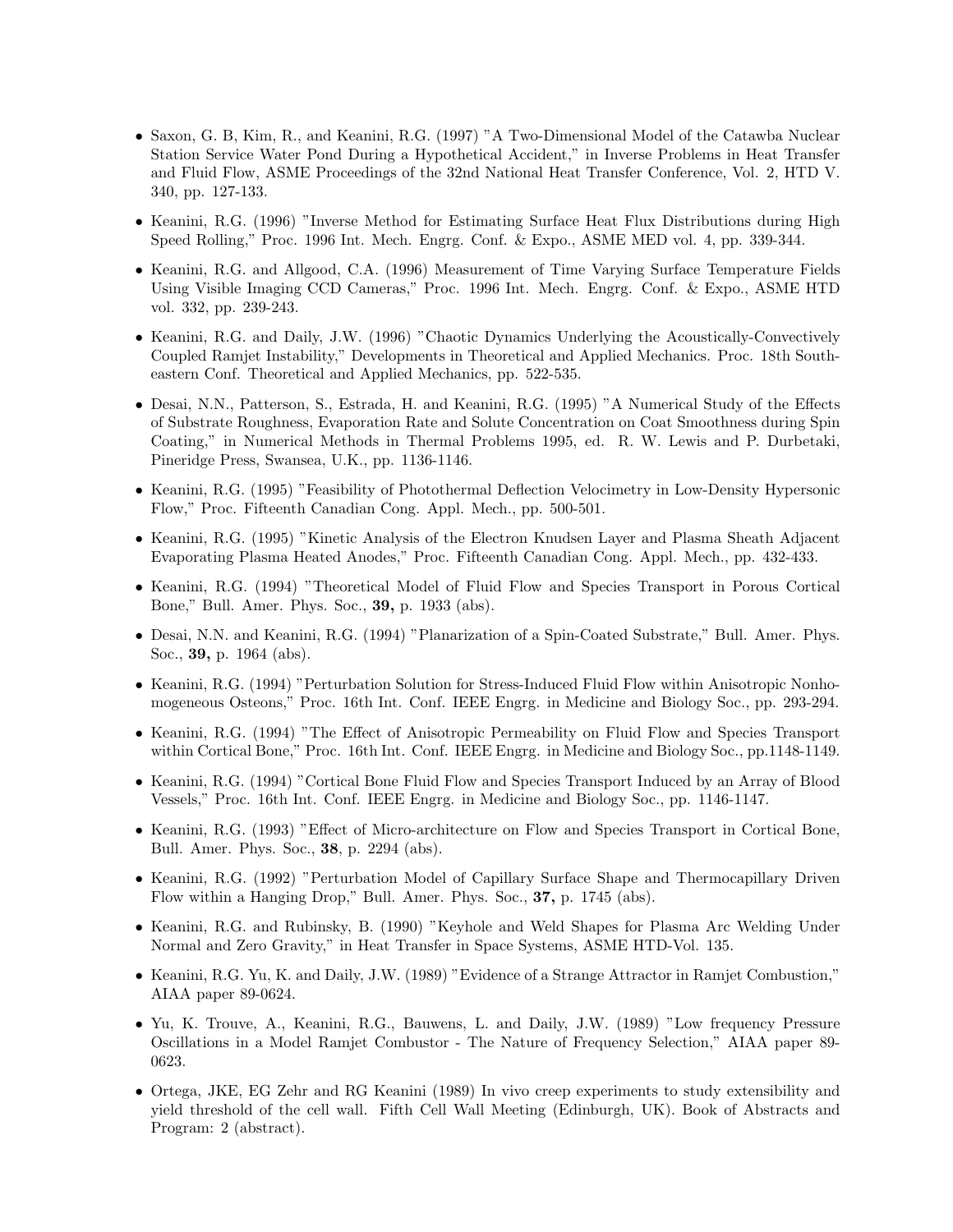- Ortega, JKE, RG Keanini and KJ Manica (1988) Pressure probe technique to study transpiration in single plant cells. Plant Physiology Supplement, 86: 74 (abstract).
- Ortega, JKE, KJ Manica and RG Keanini (1987) Phycomyces: Turgor pressure during the light growth response. Plant Physiology Supplement, 83: 156 (abstract).
- Ortega, JKE and RG Keanini (1987) Phycomyces: Expansion rate vs. changes in turgor pressure. Plant Physiology Supplement, 83: 42 (abstract).
- Keanini, R.G. and Ortega, J.K.E. (1987) "Phycomyces: Turgor Pressure Behavior During the Light and Avoidance Growth Responses," Suppl. Plant Physiology, 83, abstract nos. 252 and 940.

#### Graduate Student Supervision (with present/last known positions noted)

- Son Phan (Ph.D, Post-doc University of Michigan)
- Derek Overcash (M.S., Oak Ridge National Laboratory)
- Carolyn Genzale (nee Dougan) (M.S., Associate Professor, Georgia Tech)
- Karen Thorsett-Hill (Ph.D. 2012, Instructor, UNC Charlotte)
- Thomas Nortey (Ph.D., 2014, Chair, ME Technology Dept., Gaston Community College)
- Tony Martin (Ph.D., 2019 est.)
- John Tomsyk (M.S. 2014, U.S. Army Special Forces)
- Kelly Hannon (M.S., Lockheed Martin)
- Danny Ammons (M.S., Proctor Gamble)
- Justin Thompson (Ph.D. 2005, Dow-Corning)
- Ken Doan (M.S., Frisbee Aerospace)
- Nehal Desai (M.S., Los Alamos National Laboratory)
- Curtis Ayers (M.S., John Deere)
- Greg Saxon (M.S., Duke Power)
- Mark Huffstetler (M.S., Okuma)
- John Kalyanapu (M.S., Catapillar)
- Robert Schweikert (M.S., ANSYS)
- Chris Cope (M.S.; self-employed)
- Chris Allgood (M.S., AMP)
- Matt Warnke (M.S.)
- Dean Pennell (M.S.)
- David DeHart (M.S., TriGen)
- Aravind Arcot (M.S., 2004)
- Courtney Pruette (M.S., 2005, Joe Gibbs Racing)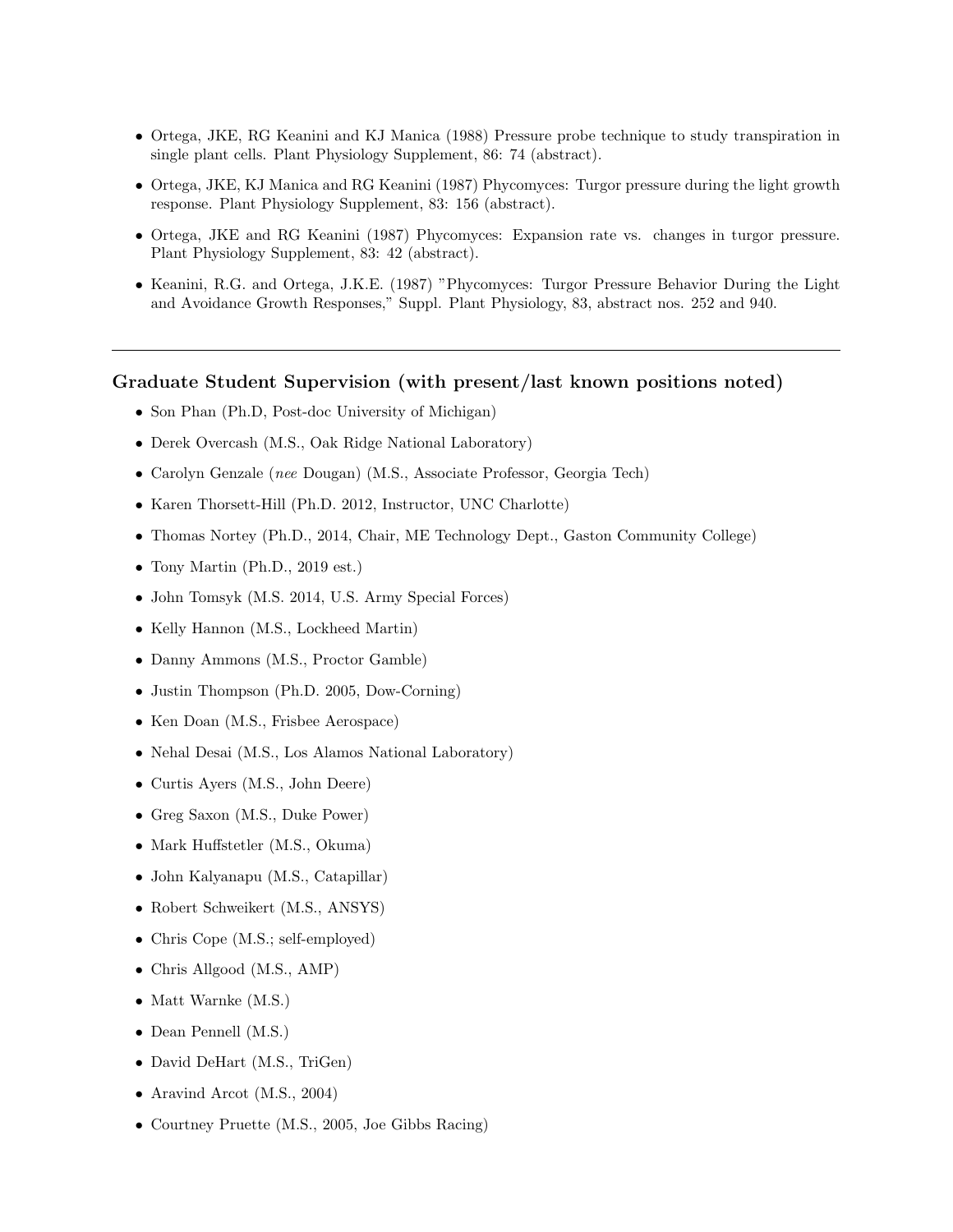- Mike McGuire (M.S., 2005, Pace-PME)
- James (Ty) Miller (M.S., 2005)
- Vijay Gopalakrishnan (M.S., 2005)
- Nathan Andreu (M.S., 2006, Areva)
- Kiran Gona (M.S., 2006)
- Craig Schmeising (M.S., 2006, Areva)
- Matt Plante (M.S., 2007 est.)
- Andrew Huffman (M.S., 2007 est, Areva)
- Ashish Verma (M.S., 2006 est.)
- Rigoberto Novamatute (M.S., 2007 est., EPRI)
- Brandon Tai (M.S., 2008 est.)

#### Honors, Awards and Biographical Listings

- Nominee William States Lee College of Engineering Excellence in Teaching Award (Graduate Division), 2012.
- Nominee William States Lee College of Engineering Excellence in Teaching Award (Graduate Division), 2010.
- Nominee William States Lee College of Engineering Excellence in Teaching Award (Undergraduate Division), 2006.
- Oak Ridge Associated Universities Junior Faculty Enhancement Award (Engineering), 1995-96.
- Research Initiation Grant, Engineering Foundation & American Society of Mechanical Engineers, 1993- 94.
- Finalist, Melosh Medal Competition in Finite Element Analysis, 1993.
- NASA Graduate Student Researcher Fellowship, NASA, 1988-89.
- Colorado Scholar, Colorado School of Mines, 1982-83.
- Who's Who in Science and Engineering, Who's Who in American Education, Who's Who in America

## Teaching and Curriculum Development Activities

- Development of Graduate Statistical Mechanics Course (ongoing): Have been developing a graduate course that combines both statistical physics and quantum mechanics at a level suitable for both advanced engineering grad students and graduate students in physics. Taught Spring, 2013, 2015, 2017.
- Graduate Curriculum Development (older, but in some courses, ongoing): Reorganized graduate level Convective Heat Transfer course emphasizing turbulent transport (2012), Introduced new graduate courses in Advanced Viscous Flow II (2001), Numerical Methods (1995- 1998), and Fundamentals of Fluid Flow and Heat Transfer (1995-1998). Reorganized graduate courses in Advanced Viscous Flow I (1994-1998) and Compressible Flow (1995-1998; 2006).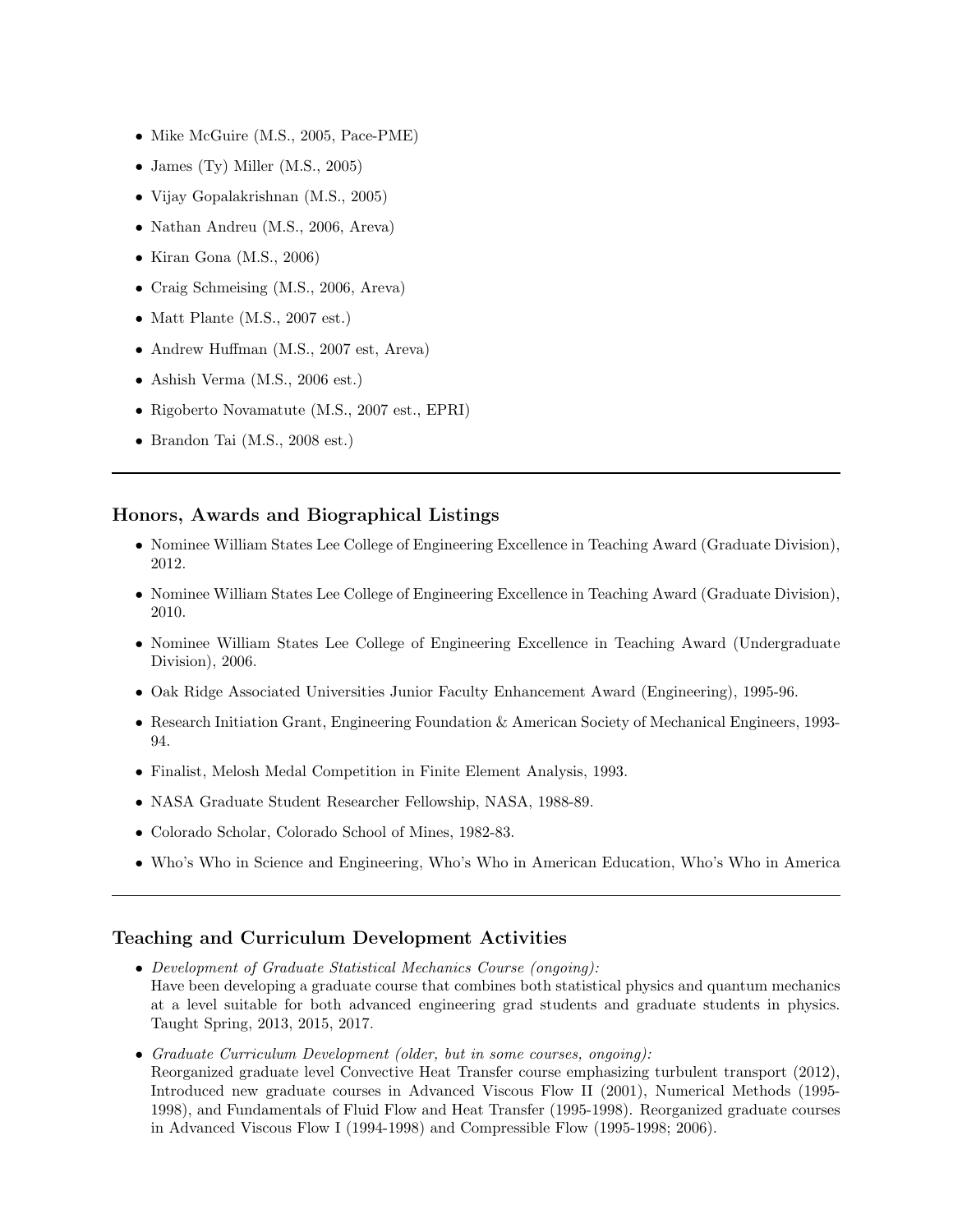• Educational Research, Educational Outreach, and Teaching Enhancement Activities (old and discontinued):

Faculty participant in UNC Charlotte Summer Outreach Program for High School Science and Math Teachers (1993,1994,1996). Faculty participant in Wild Acres Retreat (North Carolina, 1994) and American Society of Engineering Education Symposium (Washington D.C., 1994) on Active Learning Strategies. Coordinated development (as team leader, Thermal-Fluids stem) of undergraduate teaching objectives and measures for meeting ABET accreditation criteria (2001-2003).

• Undergraduate Lab Development (old and discontinued):

Developed core undergraduate Mechanical Engineering Thermal-Fluids Lab course; wrote lab manual (available on request); acquired instructional equipment to outfit the lab, (funding from NSF and the College of Engineering); developed tutorials on computational fluid dynamics and error analysis (1995-1998).

• Human Powered Engineering (old and discontinued):

Faculty Co-advisor (with Prof. Patterson) to UNC Charlotte's Human Powered Vehicle Team (1998- 2003); Co-advisor (with Prof. Hocken) to UNC Charlotte's Human Powered Helicopter Project (2003 present); developed an informal undergraduate course on Human Powered Engineering (2003; rough course notes available on request); organized 2006 East Coast ASME Human Powered Vehicle Competition, UNC Charlotte host.

• Courses Taught:

Fluid Mechanics (UG); Thermodynamics I (UG); Thermodynamics II (UG); Thermal-Fluids Laboratory (UG); Intermediate Fluid Mechanics (UG); Human Powered Engineering (UG); Compressible Flow (G); Advanced Fluid Mechanics (G); Advanced Fluid Mechanics II (G); Fundamentals of Fluid Flow and Heat Transfer (G); Numerical Methods in Engineering (G); Convective Heat Transfer (G); Statistical Mechanics.

## Research and Education Grants

"Engaging Military Veterans to Increase STEM Enrollment and Degrees Awarded," 2014-2017 (P.T. Tkacik, K.A. Day, R.G. Keanini, J.H. Lim, P.A. Tolley, M. Uddin), DoD Department of Navy, \$600,000.

"NASA Student Launch Team Competition," Jan. - June, 2014 (K. Thorsett-Hill, R.G. Keanini), NASA, \$5,000.

"NASA Student Launch - Senior Design Project," Jan. - June, 2014 (K. Thorsett-Hill, R.G. Keanini), NASA, \$5,000.

"Hydrokinetic Energy System," 2011-2012 (P.T. Tkacik, M. Uddin, A. Sleiti, M. Evans, R.G. Keanini) Coastal Studies Institute, \$ 47,000.

"Computational Fluid Dynamic Modeling of the Aerodyn Windtunnel," 2006-2007 (G. K. Watkins, J. Cuttino, R.G. Keanini), Aerodyn Inc., \$ 15,400.

"Design and Testing of Low Speed Rotors for Human Powered Helicopters," 2004-2005 (R.G. Keanini and H. Estrada), Faculty Research Grant, University of North Carolina at Charlotte, \$ 11,861.

"Integrated Process Models to Predict Thermal Distortion and Residual Stress," 1999-2003 (H.P. Cherukuri, R.E. Johnson, R.G. Keanini), National Science Foundation, \$ 330,221.

"The Role of Boundary Layer Separation in Rocket Nozzle Side Loads," 2000-2001 (R.G. Keanini), NASA, Marshall Space Flight Center, \$ 30,000.

"Development of a High Resolution Resonance-based Anemometer for High Temperature Liquid Metal Flows," 1997-98 (R.G. Keanini, R. Hocken, S.T. Smith), National Science Foundation, \$ 50,000.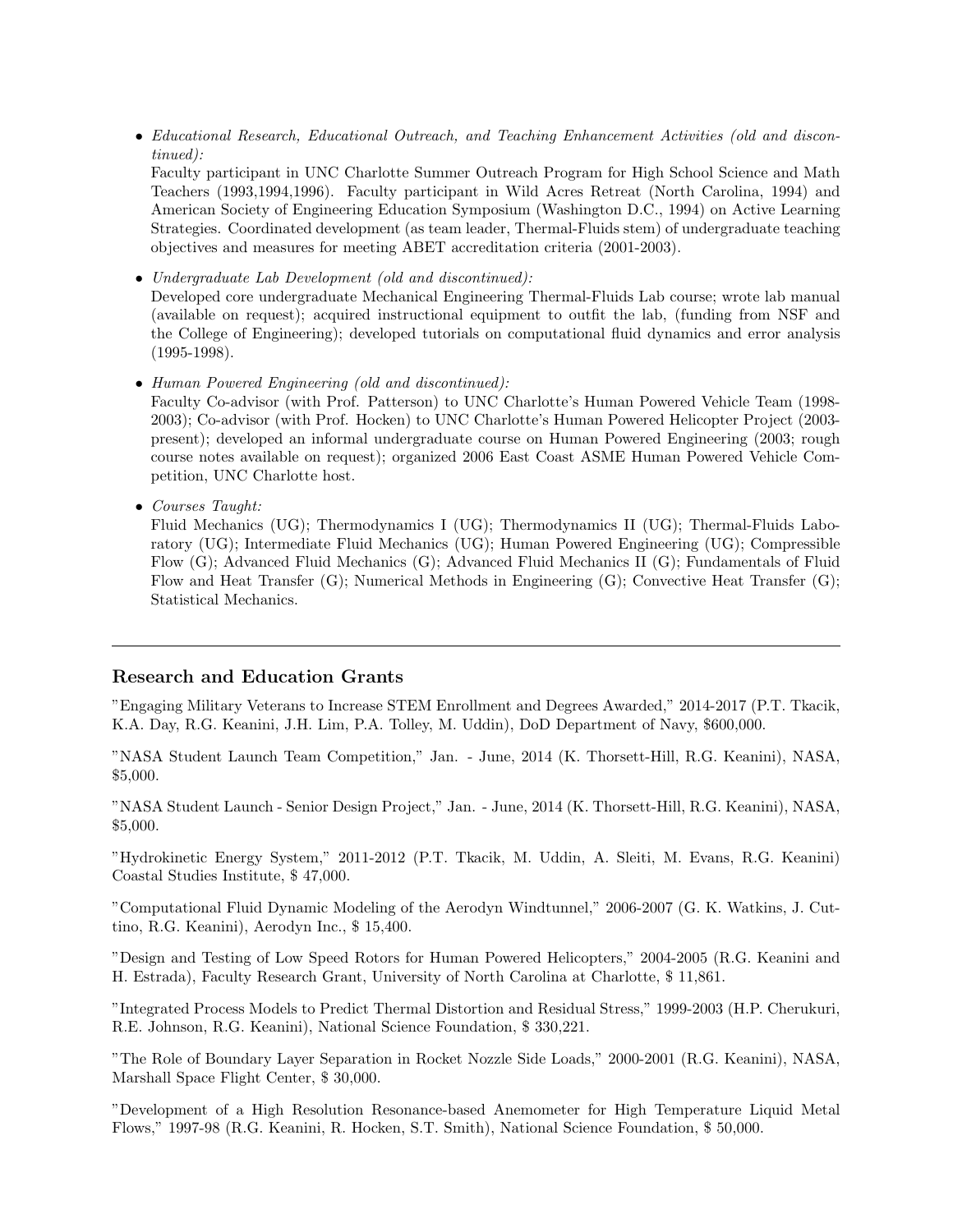"Welding Research Collaboration," 1997-2003 (R.G. Keanini), Electric Power Research Institute, \$ 20,490.

"Development of an Inverse-based Reconstruction Method for Imaging Internal, Unsteady, Optically Opaque Phase Boundaries," 1996-97 (R.G. Keanini), Engineering Foundation and American Society of Mechanical Engineers, \$ 5,000.

"Science Support Grant, Inverse Methods in Materials Processing," 1995-96 (R.G. Keanini), Alcoa Foundation, \$ 7,500.

"Vertical Integration of Just-in-Time Experimentation," 1995-1997 (N. Bodur, H. Estrada, R.G. Keanini), National Science Foundation, \$ 186,710 (includes \$ 83,355 UNC Charlotte matching funds).

"Higher Education Visualization Initiative," 1997 (R.G. Keanini, K.R. Subramanian, J. Raja), North Carolina Supercomputing Center and Cray Research, \$ 10,000 (est., included SGI workstation and training and support at NCSC).

"Oak Ridge Junior Faculty Enhancement Award," 1995-96 (R.G. Keanini), Oak Ridge Associated Universities, \$ 10,000 (includes \$ 5,000 University match).

"Welding Research Development," 1995 (R.G. Keanini), College of Engineering, UNC Charlotte, \$ 24,900.

"Summer Outreach for Secondary Science and Math Teachers," 1995 (G. Mohanty, P. DeHoff, R. Janardhanam, Y. Kakad, R. G. Keanini), Eisenhower Foundation, \$ 35,000.

"Welding Equipment Donation," 1995 (R.G. Keanini), Electric Power Research Institute, \$ 2,500.

"Numerical and Experimental Investigation of Fluid Interaction with Aortic Heart Valves," 1995 (R.G. Keanini) Carolinas Medical Center, \$ 3,000.

"Travel Grant - Canadian Congress Applied Mechanics," 1995 (R.G. Keanini), College of Engineering, UNC Charlotte, \$ 750.

"Engineering Research Initiation Grant," 1993-94 (R.G. Keanini), Engineering Foundation and American Society of Mechanical Engineers, \$ 17,400.

"Cray Research Grant Optimization of Multi-Probe Cryosurgery," 1994 (R.G. Keanini), \$ 44,500 (includes \$ 7,000 Cray Graduate Student Fellowship and \$ 37,500 computer time at the North Carolina Supercomputing Center).

"Development of Welding Research Laboratory," 1994 (R.G. Keanini), Engineering Research Grant, College of Engineering, UNC Charlotte, \$ 9,000.

"Variable Polarity Plasma Arc Welder Equipment Donation," 1994 (R.G. Keanini), Hobart Welding, \$ 69,000.

"Inverse Solution for Three-Dimensional Phase Change Boundaries and Material Temperature Fields," 1993- 94 (R.G. Keanini), North Carolina Supercomputing Center, \$ 5,000 (computer time).

"Faculty Development Grant: Pilot Development of an Ultrasonic-Imaging Cryoprobe," 1993 (R.G. Keanini and H. Estrada), University of North Carolina at Charlotte, \$ 8,600.

"Modeling Flow and Species Transport in Cortical Bone," 1993-94 (R.G. Keanini), North Carolina Supercomputing Center, \$ 40,000 (computer time).

## Research and Industrial Collaboration

• Rocket Research - University of North Carolina at Charlotte and Mitchell Aerospace (2009-present): Using experimental, numerical, and theoretical approaches to study the dynamic response of rock